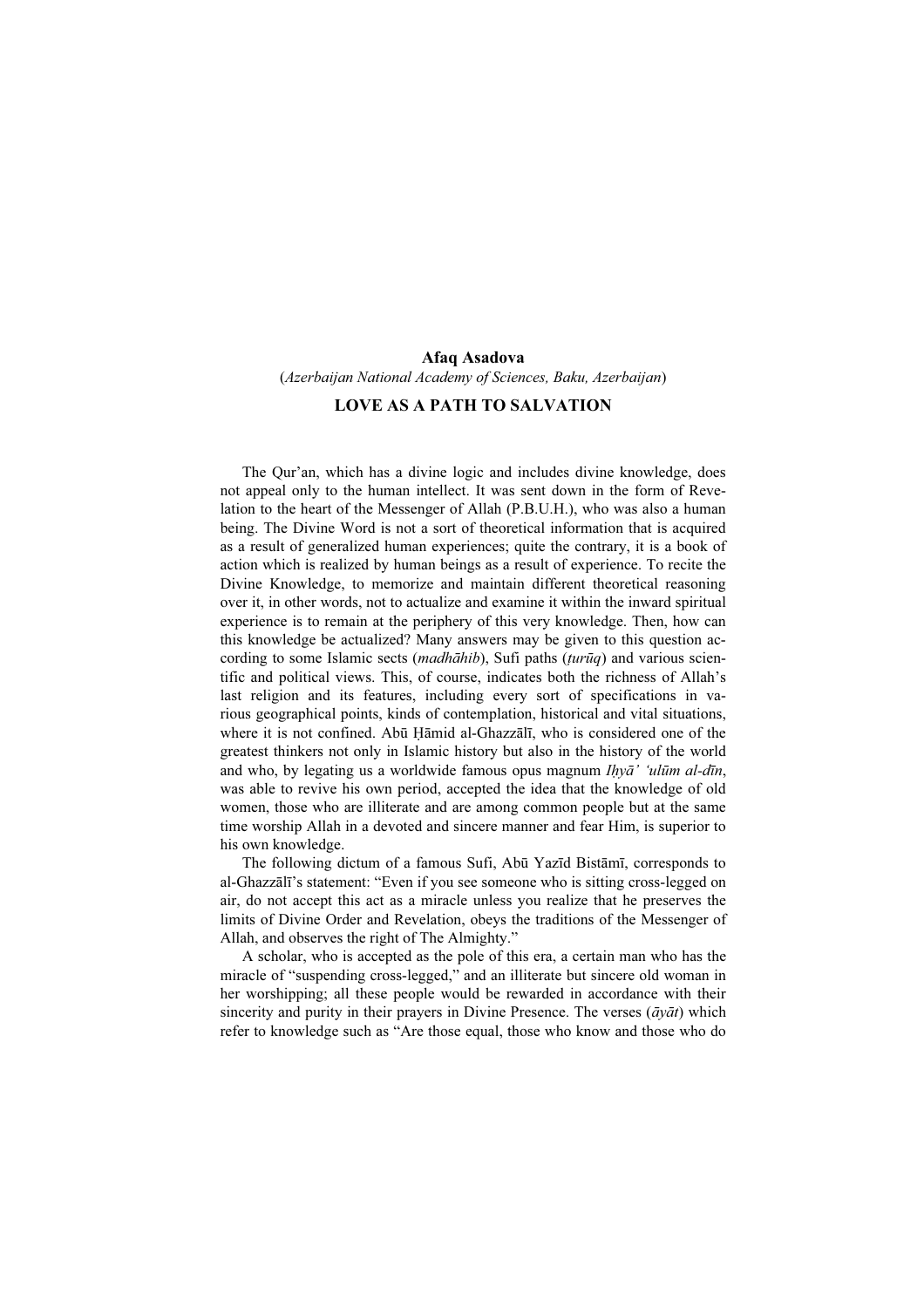not know?"<sup>1</sup> and also the Traditions of the Prophet (*aḥādīth*) state that the ones who have knowledge, in fact, are those who adopt Islamic morality and make it their way of life, who purge their selves and purify their hearts, who fight against their lower selves spiritually, without making any sort of peace with the lower self during their lifetime, who lead a life along the right path in compliance  $(\text{rid}\tilde{a}')$ and submission  $(tas\overline{lim})$ , and have a sincere and purified heart. The knowledge revealed to the heart can be adopted in the heart, by the heart and realized within the heart. How can heat exist unless the sunlight touches the skin and spreads through the other parts of the body, and how can thirst be quenched unless water flows within the cells? Such is the fact with the Holy Qur'an when one keeps it on a bookshelf or keeps it in mind, recites and preserves it within the reason.

"The hearts of disbelievers cannot preserve the wisdom; their hearts turn loose and convey it only to their tongues." The whole history is witness to this great saying of our Prophet (P.B.U.H). The Word of God will turn to be a means of fight of human beings with each other for the sake of the world rather than a path leading to Allah if it is realized and remains as knowledge learnt only by means of the intellect in a rational manner. Thus, the Qur'an, by stating: "Continue then in the right way as you are commanded,"<sup>2</sup> gives the life of the Prophet as an example for those who try to be on the right way by the deepest purity that could be reached by human will, and cannot be confined within the frame of rational knowledge.

Therefore, Ibn al-'Arabī, who, as a teenager, separated his way from such great rationalist scholar as Ibn Rushd (Averroes); Abū Ḥāmid al-Ghazzālī, who realized that the worldly bonds and the knowledge that they brings honour, fame and respect (which, by the age of forty, he had gained to the extent that they were not enjoyed even by the greatest philosophers of his age) are just the opposite of what the religion commands, like many other philosophers, chose the Sufi way — the path of love.

In Sufism, the term 'ishq (love) is mostly used as the correlative, a synonym or sometimes even as an antonym of 'ilm (knowledge).

As William Chittick asserts, "historians have commonly spoken of a gradual development of Sufism that begins in a mysticism of asceticism and fear, slowly changes to an emphasis on love and devotion and then turns to stressing knowledge and gnosis."<sup>3</sup> Sufis believe that it is impossible to define "love" ('ishq) in the fullest sense of the term. As a matter of fact, it is clear that defining the inner spiritual experiences is quite difficult and, in most cases, it is impossible to define them in words. That is why the eastern poetry is extremely rich, powerful

 $\frac{1}{1}$  Q. 39:9. Here and later, I quote the Qur'anic verses in the English translation of A.J. Arberry (The Koran. Translated with an Introduction by Arthur J. Arberry. London: Allen and Unwin, 1955). <sup>2</sup>

 $2$  O. 11:112.

 $3$  Chittick W. Sufism: A Short Introduction. Oxford: Oneworld, 2000. P. 61.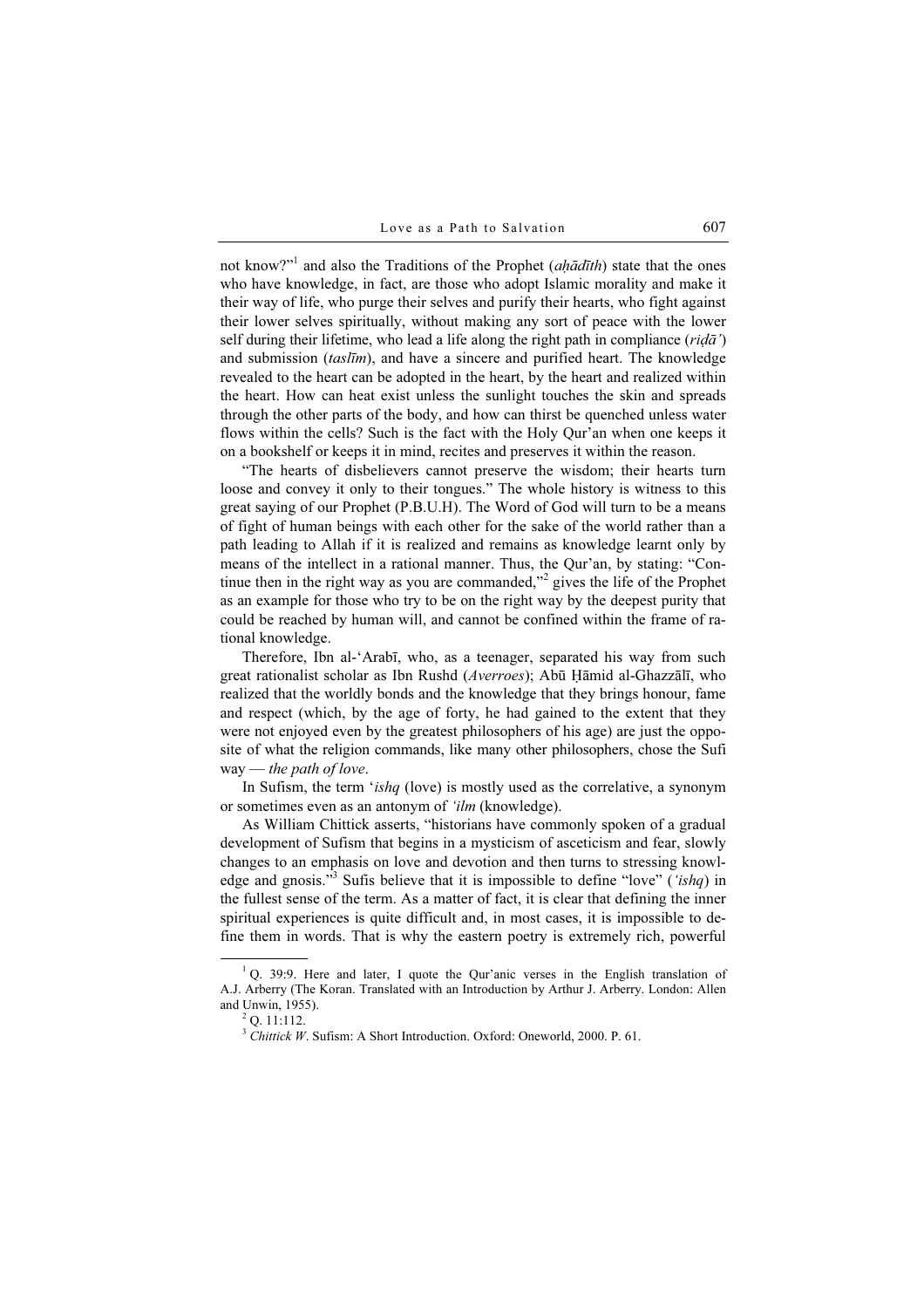and metaphorical. The feelings experienced on the path towards Allah and, generally, the things experienced in other manner than those experienced during our lives in this lower world, cannot be explained in terms of common speech, for it is designed for the expression of experiences belonging to this world. By means of these metaphorical words, another poetic language is created. This language is the language of love and this logic is the logic of love. In fact, the entire Sufi literature speaks of love and depicts love. However, it cannot define what love is. As the great Sufi thinker and poet Rūmī wrote:

> A man asked, "What is love?" I said do not ask me about it. You know it if you happen to become me. If it calls you, then you will tell your story.<sup>4</sup>

Or:

Failing to explain it (love), Reason fell in the mud like a donkey Only Love can fully describe how to fall in love.<sup>5</sup>

The great German philosopher Hegel says that to know something and to have knowledge about it is the same as to determine its limits in reflection. It is possible to determine the limits of the material things that surround us and also non-material thoughts in contemplation. As a result, the essence of this determination can also be called "science." Thus, the determination and definition of scientific understanding is clear in this context.<sup>6</sup> While determining the confines of the human intellect, Immanuel Kant states in his famous Critique of Pure Reason that "the positive value of the critical principles of pure reason in relation to the conception of God and of the simple nature of the soul, admits of a similar exemplification; but on this point I shall not dwell. I cannot even make the assumption — as the practical interests of morality require — of  $God, freedom,$ and *immortality*, if I do not deprive speculative reason of its pretensions to transcendent insight."<sup>7</sup> Even when approached by a rational intellect, the word 'ishq has close relations with these words and it is not difficult to understand that it is impossible to define it within this logical frame.

 $^{4}$  Jalāl al-Dīn Rūmī. Kulliyāt-i Shams. Ed. B. Furûzānfarr. Verses 29050–51. The English translation by W.C. Chittick is taken from: Chittick W. The Sufi Path of Love: The Spiritual Teachings of Rūmī. Albany, NY: SUNY Press, 1983. P. 195.<br><sup>5</sup> Jalaluddin Rumi. The Mathnawi. Books 1–6. Ed. R. A. Nicholson. London: Luzac and

Co, 1925–1940. Book 1, verse 115. The English translation by W.C. Chittick is taken from: Chittick W. The Sufi Path of Love. P. 223.<br><sup>6</sup> Гегель Г.В.Ф. Энциклопедия философских наук. Ч. 3. Философия духа. Пер. Б.А. Фох-

та. М.: Наука, 1956. С. 95.<br><sup>7</sup> *Kant I.* Critique of Pure Reason. Trans. Paul Guyer and Alan W. Good. Cambridge: CUP,

<sup>1998.</sup> P. 37.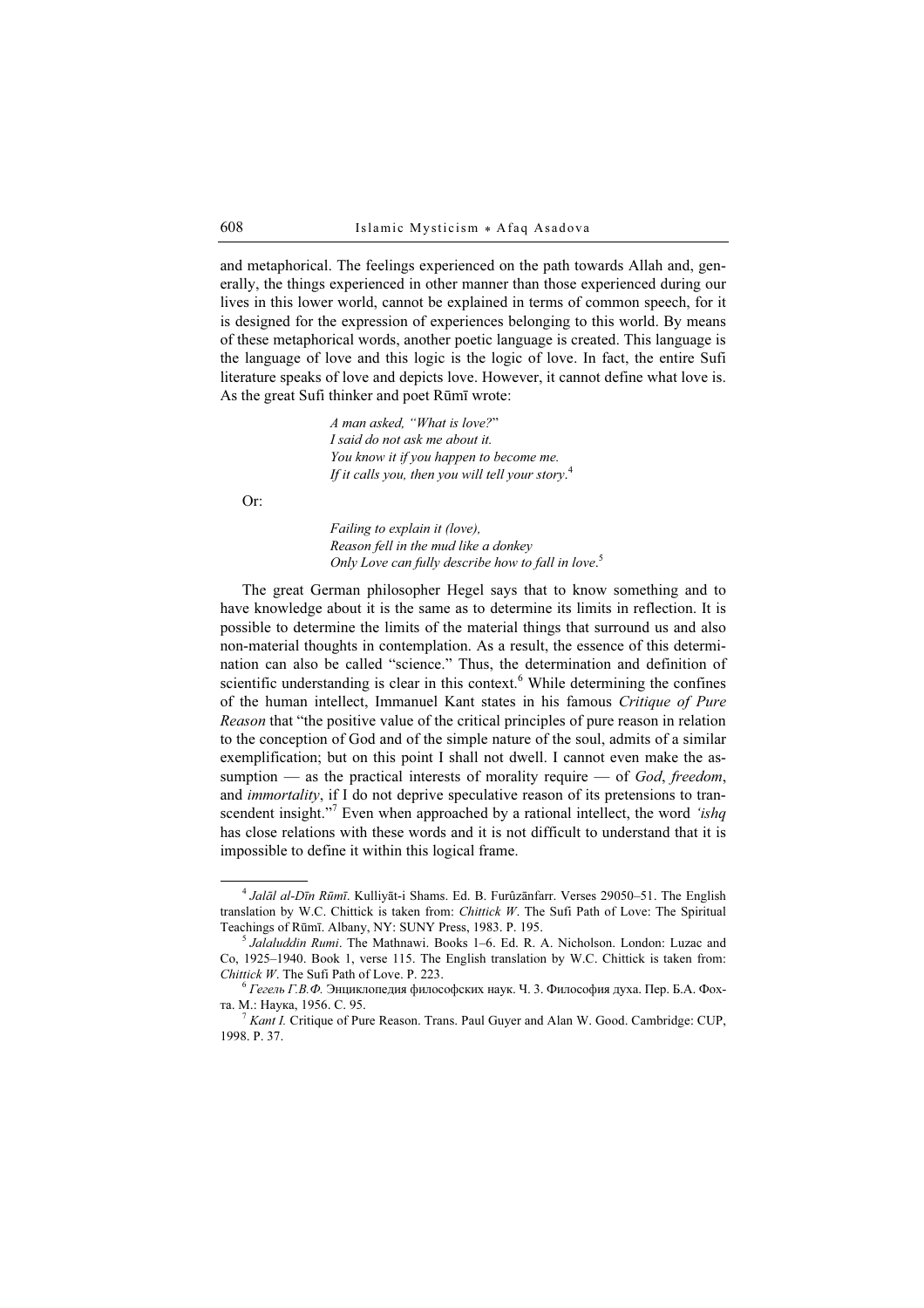Similarly, the great Azerbaijani poet Nizāmī wonders what love means:

Love is the highest point of heavens You are worth nothing, oh world, without it. $8$ 

And Fuzūlī says:

To think that higher ranks are gained by knowledge Is an impossible desire. It is love that merely exists in the universe The rest is only hearsay.<sup>9</sup>

The scope of love cannot be defined from existing philosophical, psychological, para-psychological points of view. For, today's science that depends on experience describes human being as a single physical being with his/her essence, pure conscience or collective sub-consciousness. This science generalizes facts and teaches the general relations which occur between matter and events, and are stable and repeated. But as many philosophers inquire, "how is it possible to learn these states and the events which are special and never repeated but at the same time more valuable than other general facts?" If this science can provide general results by examining the biological instincts of millions of people, while it cannot explain how these very people have particular nature and aptitudes superior to these instincts, or understand these aptitudes only as the psychological stimulations or neurosis, experienced as a result of the restraint of biological instincts, then to what extent does it deserve trust? In some cases, there are attempts to study the facts and events linked with Sufism within the frame of various sciences. Of course, as Carl Jung stated, human being is the great experiment of nature and it can bring required experience over the essence to a great extent.

However, the same philosopher asserts about the human soul that contemporary western scientists, the analytic psychology created by them and thus the Freudian psychoanalysis is like the enthusiasm of a young person who has recently begun learning when compared with existing knowledge from the early times in the East. Jung at the same time points out righteously :

"Is it again a mere coincidence that modern thought had had to come to terms with Einstein's relativity theory and with ideas about the structure of the atom which lead us away from determinism and visual representation? Even physics volatilizes our material world. It is no wonder, then, in my opinion, if modern man falls back upon the reality of psychic life and expects from it that certainty which the world denies him."<sup>10</sup>

These observations of Carl Gustav Jung, one of the greatest scholars and psychologists, were answered by Shams Tabrīzī — who, according to Mawlanā Jalāl ad-Dīn Rūmī is the spiritual sun  $(shams)$  — more than seven centuries ago:

<sup>&</sup>lt;sup>8</sup> Nizāmī. Haft paykar. Ed. Wahīd Dastgardī. Tehrān, 1934. P. 57.<br><sup>9</sup> Fuzuli. Rindü zahid. Ankara, 1956. P. 32.<br><sup>10</sup> Jung C.G. Modern Man in Search of a Soul. London: Routledge, 2001. P. 217.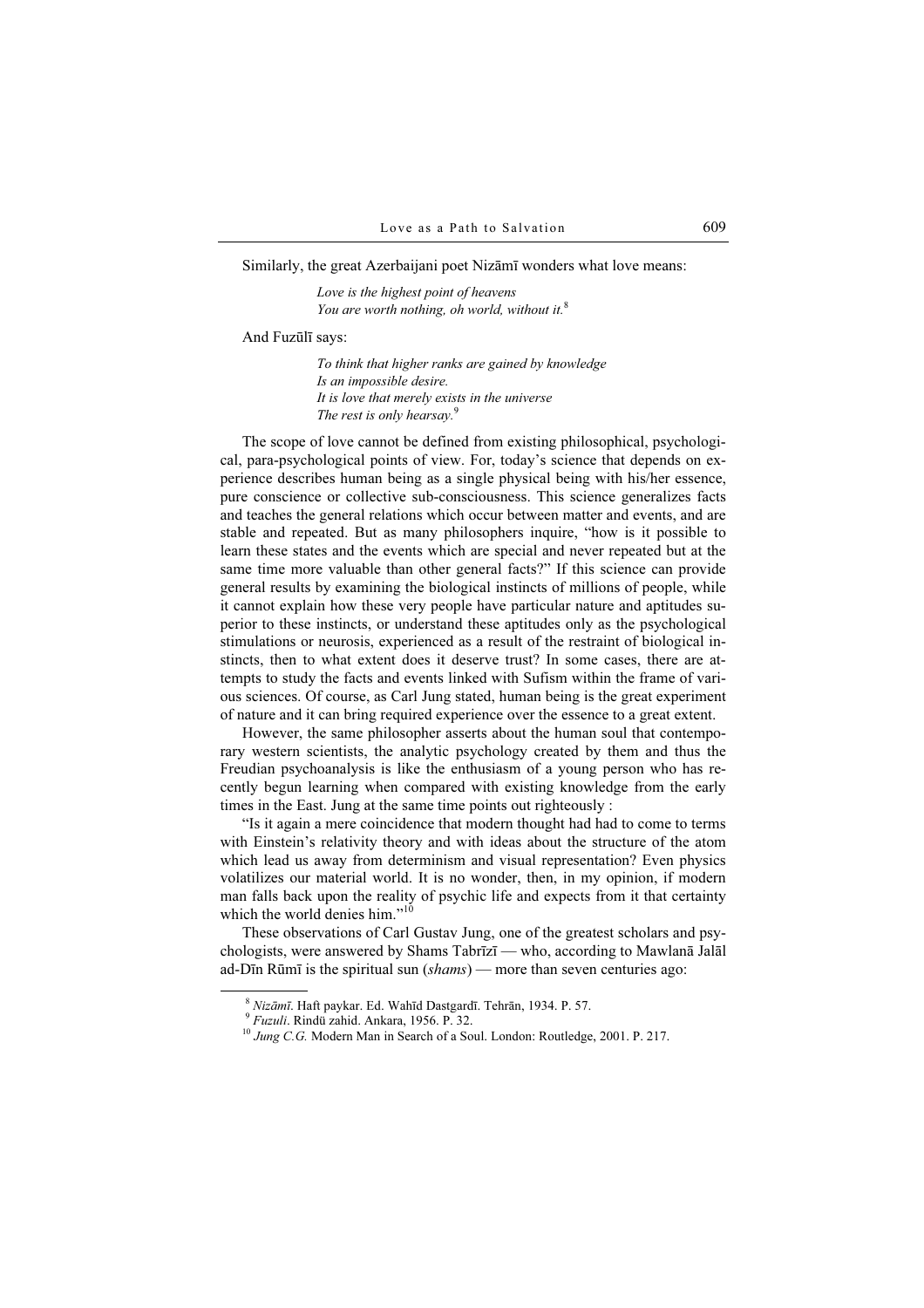"To attain the beauty of Spirit and to be able to see the spirit is a further state. After seeing the spirit, one needs to follow the path to Allah so that he/she may witness Him. I do not say he/she witnesses Him 'here or in this world.' If the worldly essences have veils, it means each essence has a light, which shines outwardly. Those who are perfect can see this very light. However, it is not surprising that they can see the light, which is not reflected outwardly. But it is surprising that some people cannot see the light whether it be in their hands or before them. The opinions and ideas of Socrates, Hypocrites, Brethren of Purity  $(Ikhw\bar{a}n$  al-Saf $\bar{a}$ '), and Greek philosophers do not resemble that of the Holy Prophet (P.B.U.H), his descendants and those who follow him sincerely and devotedly..."<sup>11</sup>

"Caliph Omar was reading a passage from the Torah. The Prophet Muhammad (P.B.U.H) took the piece of paper from him and said, 'If that holy person (Moses) to whom the Torah was revealed was here, he would follow me."<sup>12</sup>

The path of the Prophet Muhammad — the path of love — is the path by which Shams of Tabriz — the sun (shams), which rose in Tabriz of Azerbaijan and who was among the holiest people in the world, inspired the great Sufi Mawlanā Jalal ad-Dīn Rūmī in Konya by his entire heart and showed by the eye of the heart and saw in the mirror of his heart. The seekers of this path are the seers of the light "behind the veils of the substances" in the world two thousand years ago and have "that certainty which the world denies him," as it was observed by Carl Jung a thousand years later.

The  $21<sup>st</sup>$  century does not promise a beautiful and blissful future for humanity as a result of the rapid development of contemporary science and technology the environment increasingly becomes polluted and global heating results in catastrophes, the decrease of natural resources on our planet may provoke some forces to use nuclear and mass destruction weapons, the differences between the standards of life in various countries keep increasing... As a result of the development of contemporary information technologies, the world becomes smaller and smaller. And the nano- and robo-technologies substitute the organs of human beings with artificial organs; they are likely to replace the human species called homo sapiens with robots and cyborgs. The lower world seems to cast more and more veils of matter upon the soul. Scientists speak of new thoughts and new horizons of thought. However, how much potential there remains for the change of cogitation? To what extent is human intellect urged? The intellect does not give up antinomy; it does not give up duality. On the contrary, it increases antinomy and leads reality to multiplicity. The intellect leads the world and its es-

<sup>&</sup>lt;sup>11</sup> Shams-i Tabrīzī. Maqālāt-i Shams. Ed. M. 'A. Movahed. 4<sup>th</sup> edition. Tehrān: Nashr-i dānišgāh, 1378/1999. P. 311. Quoted from: *Chittick W*. Me and Rumi: The Autobiography of Shams-i Tabrizi. 2<sup>nd</sup> edition. Tehrān: Murwārid, 1386 S.H. P. 142.

 $12$  Shams-i Tabrīzī. Maqālāt-i Shams. P. 313. Quoted from: Chittick W. Me and Rumi. P. 143.